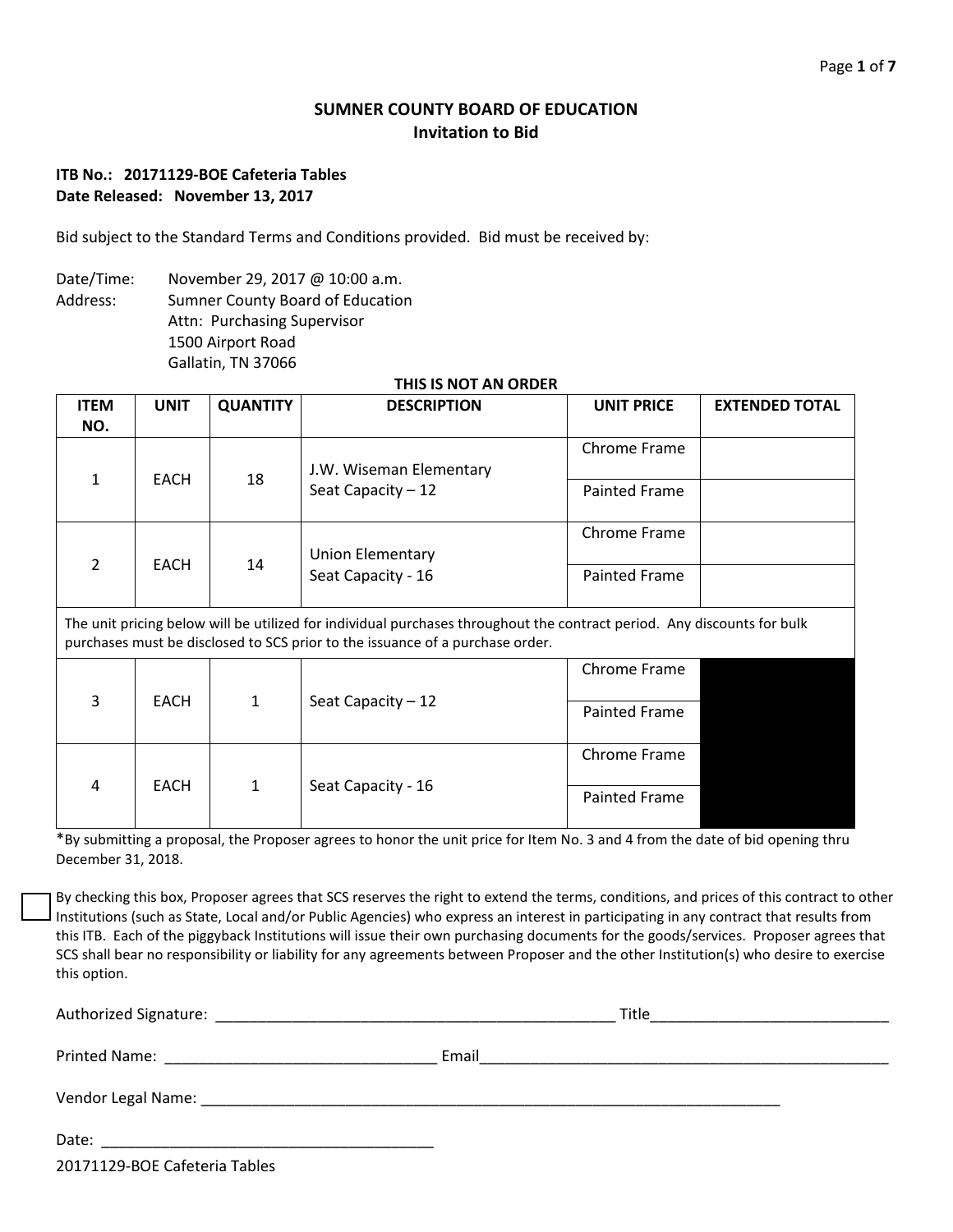# **NOTICE TO PROPOSERS**

There may be one or more amendments to this ITB. In order to receive communication for any such amendments issued specifically to this ITB, the proposer must provide the information requested below to the Sumner County Board of Education (SCS) Purchasing Department. The information may be sent by email to: Chris Harrison, Purchasing Supervisor, chris.harrison@sumnerschools.org. SCS will send amendments only to those proposers which complete and return this information in a timely manner.

| <b>ITB Number:</b>      | 20171129-BOE Cafeteria Tables |
|-------------------------|-------------------------------|
| Company Name:           |                               |
| <b>Mailing Address:</b> |                               |
|                         |                               |
|                         |                               |
|                         |                               |
| Phone Number:           |                               |
| <b>Contact Person:</b>  |                               |
| Email Address:          |                               |

Emailed amendments will be sent in a Microsoft Word (Office for Windows) or Portable Document Format (pdf) format. Any alterations to the document made by the proposer may be grounds for rejection of proposal, cancellation of any subsequent award or any other legal remedies available to SCS.

Amendments will also be posted on the SCS website **https://sumnerschools.org/index.php/current-bids-and-rfps** and attached to the solicitation listing as a PDF or WORD file. Check the particular solicitation on the Current Bids and RFPs webpage for any posted amendments.

By completing and returning this form, the Proposer has expressed its intent to provide a proposal for **20171129-BOE Cafeteria Tables.**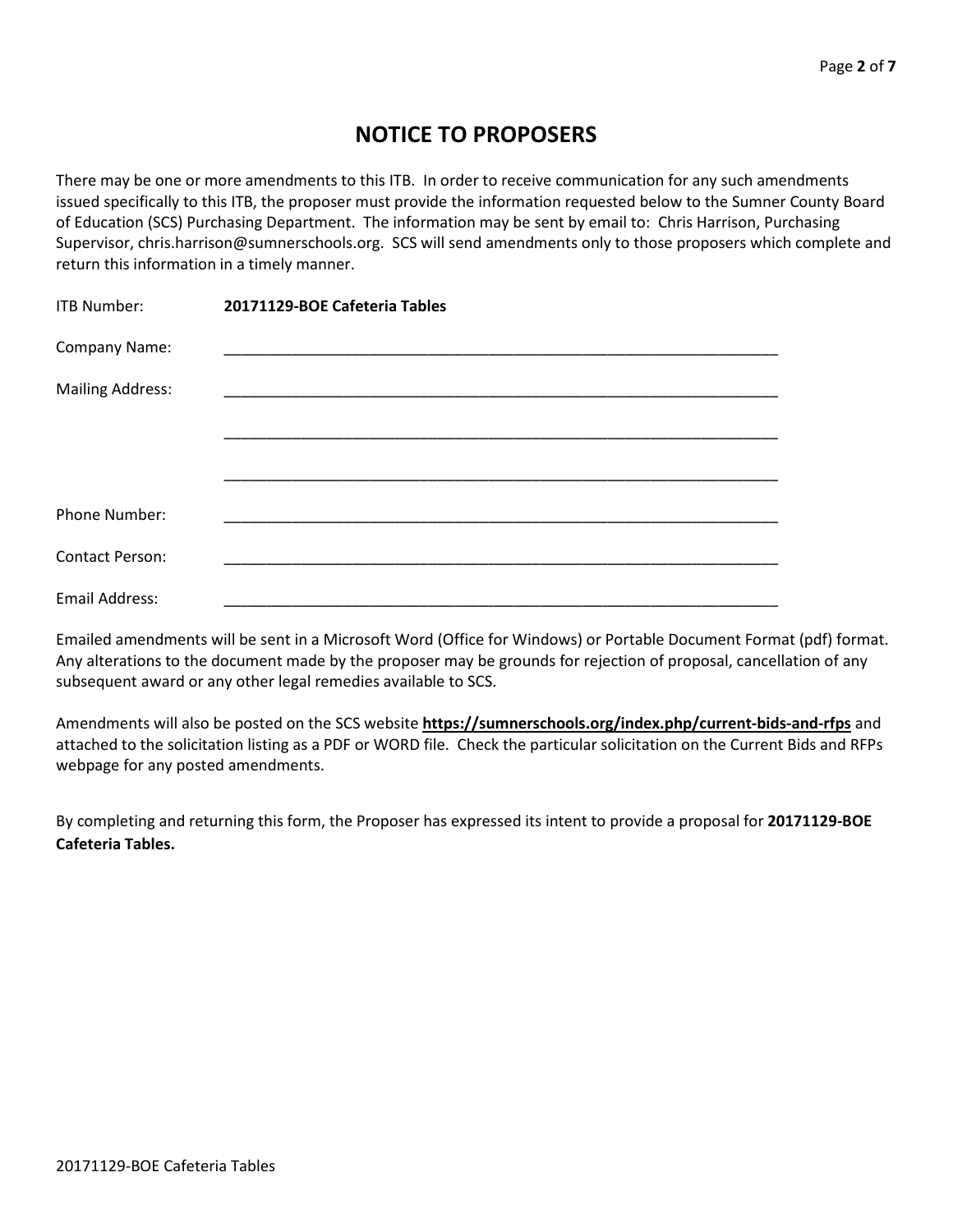#### **SUMNER COUNTY BOARD OF EDUCATION INVITATION TO BID 20171129-BOE CAFETERIA TABLES**

The Sumner County Board of Education, hereinafter "SCS", is soliciting bids for cafeteria tables. The bid price must be inclusive of delivery, installation and off-site disposal of all packaging. The bid is divided into two parts: a one-time purchase; and unit pricing for a one (1) year term. SCS reserves the right to award the bid by line item to separate vendors or select one vendor for all lines.

### **DELIVERY LOCATION(s)**

| J.W. Wiseman Elementary | Union Elementary   |
|-------------------------|--------------------|
| 922 South Broadway      | 516 Carson Street  |
| Portland, TN 37148      | Gallatin, TN 37066 |

\*Line Item No. 3 and 4 have undetermined delivery locations. The Proposer must allow cost for delivery within the boundaries of Sumner County, TN in the bid price.

### **PRODUCT SPECIFICATION**

SCS shall accept products that meet or exceed the performance and workmanship of the information referenced in the ITB document. Bidders are to notify the Purchasing Supervisor if the specifications are not perceived to be open and fair. Product literature must be included for the Brand/Model of equipment that the bidder has proposed.

All products must meet the following guidelines:

- Armor Edge: Available in variety of colors
- High Pressure Laminate: Must be able to select from all Wilson Art Standard Designs
- Variety of stool/seat colors
- Availability of Chrome or Painted frame
- Equipped with non-marking casters

#### SEAT CAPACITY – 12

- Must be able to seat twelve (12) larger students or adults
- Must have a table height of 27"
- Equal to or Better than Sico TC-65 President Table

#### SEAT CAPACITY – 16

- Must be able to seat sixteen (16) younger students
- Must have a table height of 26"
- Equal to or Better than Sico TC-65 Prepster Table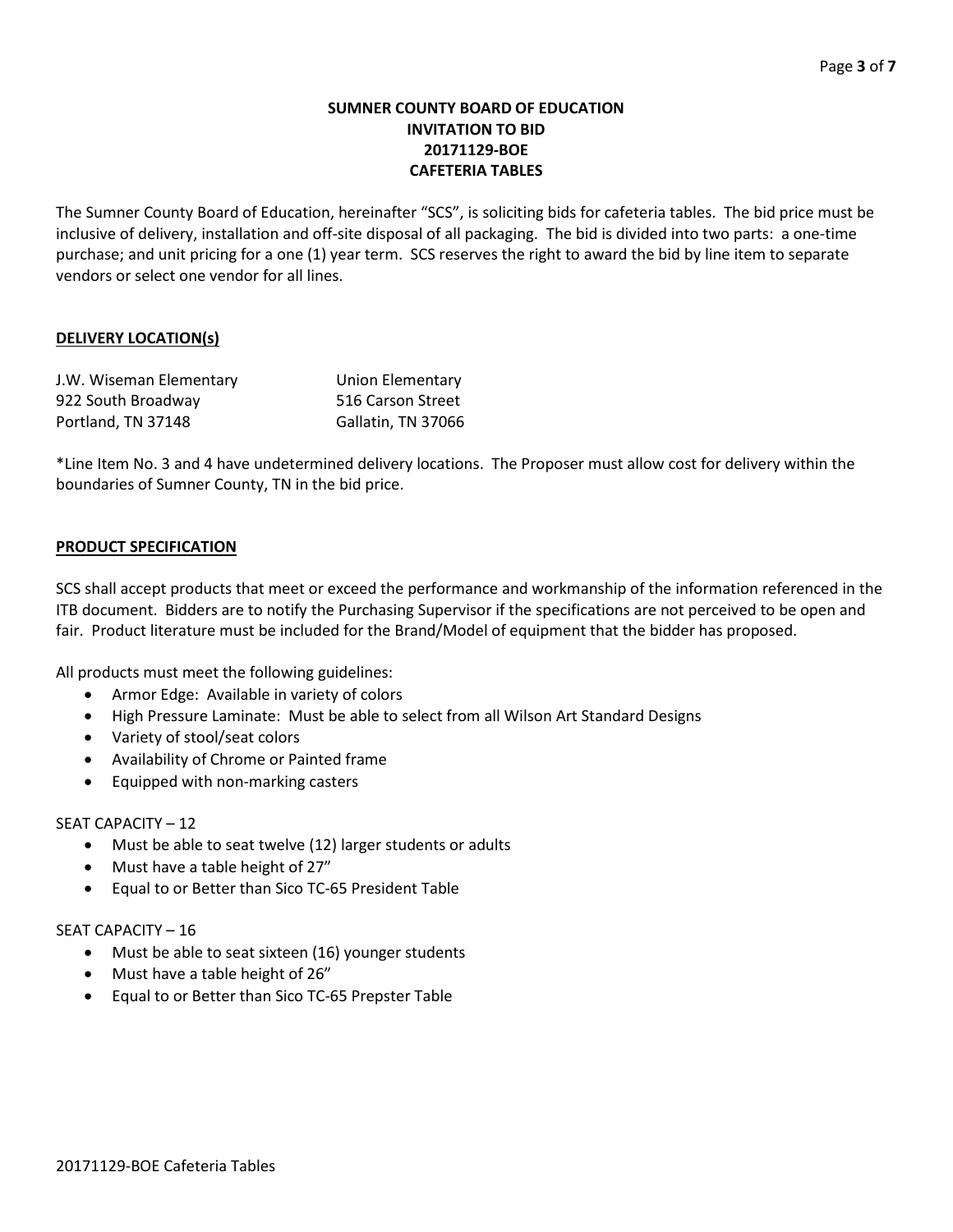#### **ATTESTATION RE PERSONNEL USED IN CONTRACT PERFORMANCE**

| <b>CONTRACTOR LEGAL ENTITY NAME:</b>                                   |  |
|------------------------------------------------------------------------|--|
| FEDERAL EMPLOYER IDENTIFICATION NUMBER:<br>(or Social Security Number) |  |

**The Contractor, identified above, does hereby attest, certify, warrant, and assure that the Contractor shall not knowingly utilize the services of an illegal immigrant in the performance of this Contract and shall not knowingly utilize the services of any subcontractor who will utilize the services of an illegal immigrant in the performance of this Contract.**

**SIGNATURE & DATE:**

NOTICE: This attestation MUST be signed by an individual empowered to contractually bind the Contractor.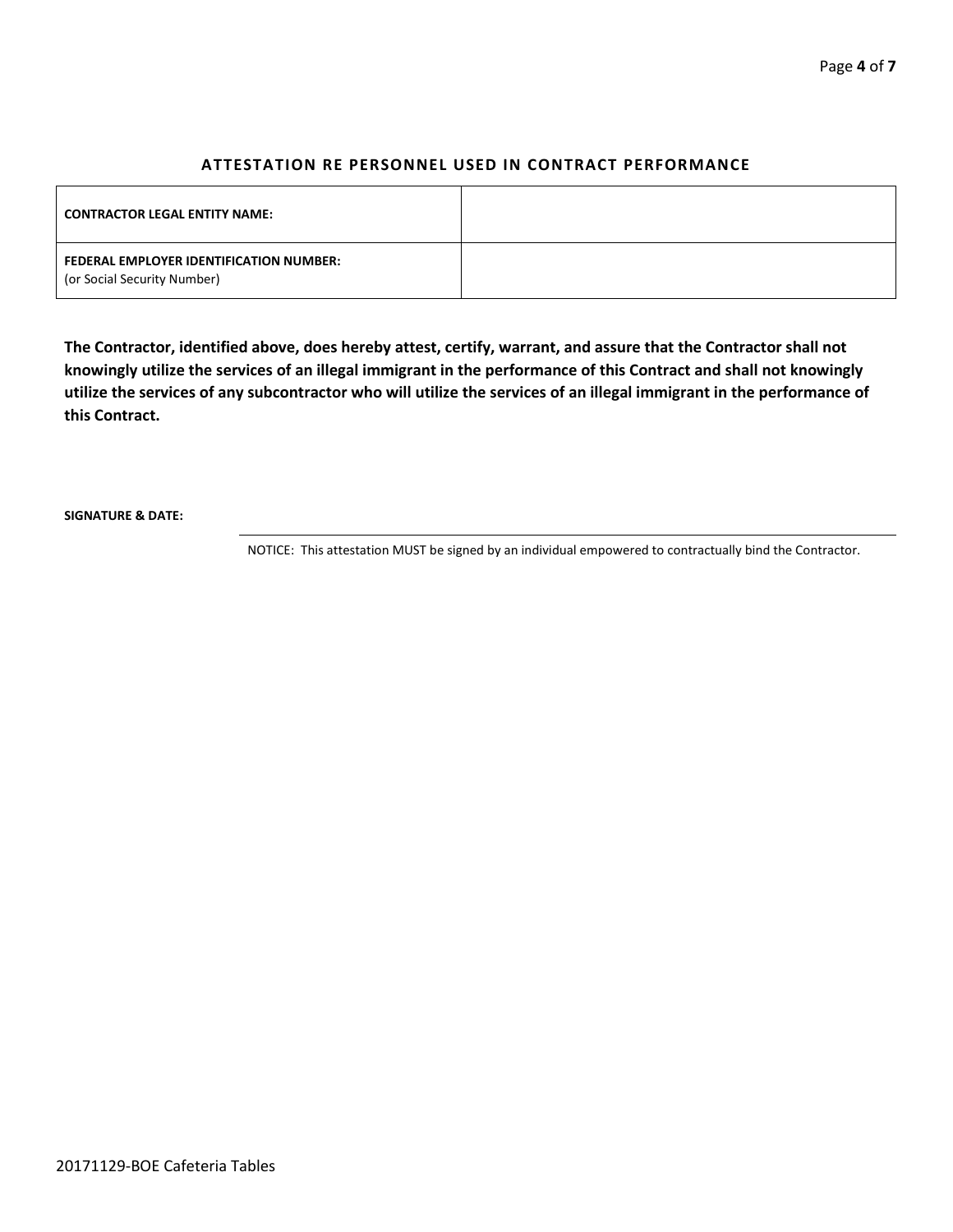#### **STANDARD PURCHASING TERMS & CONDITIONS SUMNER COUNTY BOARD OF EDUCATION (SCS)**

#### **1. PREPARATION AND SUBMISSION OF BID.**

- **a.** Failure to examine any drawings**,** specifications, or instructions will be at the bidder's risk. Any deviation from the stated terms, conditions and specifications must be coordinated with and approved in writing by the SCS Purchasing Supervisor.
- **b.** BID SUBMITTAL / SIGNATURE: Bid shall give the full name and business address of the bidder. If the bidder is a corporation, the name shall be stated as it is in the corporate charter. Bids must be signed in ink by the bidder's authorized agent. Unsigned bids will be rejected. Bids are to be sealed and the outside of the envelope is to reference the bid number. The person signing the bid must show his title, and if requested by the institution, must furnish satisfactory proof of his or her authority to bind his or her company in contract. Bidder understands that by submitting a bid with an authorized signature, it shall constitute an offer to SCS. Bids must be typewritten or in ink; otherwise they may not be considered. Purchase orders will be issued to the firm name appearing on the W9. Facsimile responses will not be considered.
- **c.** SCS is not responsible for any costs incurred by any vendor pursuant to the RFP. The vendor shall be responsible for all costs incurred in connection with the preparation and submission of its proposal.
- **d.** All bids that exceed \$25,000 must have the Company Name, License Number, Expiration Date thereof and License Classification of Contractor listed on the outside of the sealed envelope, as required by State of Tennessee Code Annotated 62-6-119.
- **e.** Bids are to be received in the location designated on the bid no later than the specified date and time. Late bids will NOT be opened or considered.
- **f.** No erasures permitted. Errors may be crossed out and corrections printed in ink or typewritten adjacent to error and must be initialed in ink by person signing bid.
- **g.** Specifications: Reference to available specifications shall be sufficient to make the terms of the specifications binding on the bidder. The use of the name of a manufacturer, or any special brand or make in describing an item does not restrict the bidder to that manufacturer or specific article, unless specifically stated. Comparable products of other manufacturers will be considered if proof of compatibility is contained in the bid. Bidders are required to notify SCSs Purchasing Supervisor whenever specifications/procedures are not perceived to be fair and open. The articles on which the bids are submitted must be equal or superior to that specified. Informative and Descriptive Literature: The bidder must show brand or trade names of the articles bid, when applicable. It shall be the responsibility of the vendor, including vendors whose product is referenced, to furnish with the bid such specifications, catalog pages, brochures or other data as will provide an adequate basis for determining the quality and functional capabilities of the product offered. Failure to provide this data may be considered valid justification for rejection of bid.
- **h.** Samples: Samples of items when called for, must be furnished free of expense, and if not destroyed will, upon vendor's request within ten (10) days of bid opening, be returned at the bidder's expense. Each sample must be labeled with the bidder's name, manufacturer's brand name and number, bid number and item reference.
- **i.** Time of Performance: The number of calendar days in which delivery is to be made after receipt of order shall be stated in the bid and may be a factor in making an award, price notwithstanding. If no delivery time is stated in the bid, bidder agrees that delivery is to be made within two weeks (10 business days) of order.
- **j.** Transportation and delivery charges should be included in the price and be fully prepaid by the vendor to the destination specified in the bid. Bid prices shall include delivery of all items F.O.B. destination.
- **k.** New materials and supplies must be delivered unless otherwise specifically stated in the bid.
- **l.** Alternate/multiple bids will not be considered unless specifically called for in the bid.
- **m.** Only bids submitted on bid forms furnished by the Institution will be considered.
- **n.** By signing this bid where indicated, the bidder agrees to strictly abide by all local, state and federal statutes and regulations. The bidder further certifies that this bid is made without collusion or fraud.
- **o.** Failure to Bid/Error in Bid. In case of error in the extension of prices in the bid, the unit price will govern. Late bids will NOT be opened or considered. Bidders are cautioned to verify their bids before submission, as amendments received after the bid deadline will not be considered. No bid shall be altered, amended or withdrawn after opening. After bid opening, a bidder may withdraw a bid only when there is obvious clerical error such as a misplaced decimal point, or when enforcement of the bid would impose unconscionable hardship due to an error in the bid resulting in a quotation substantially below the other bids received. Bid withdrawals will be considered only upon written request of the bidder.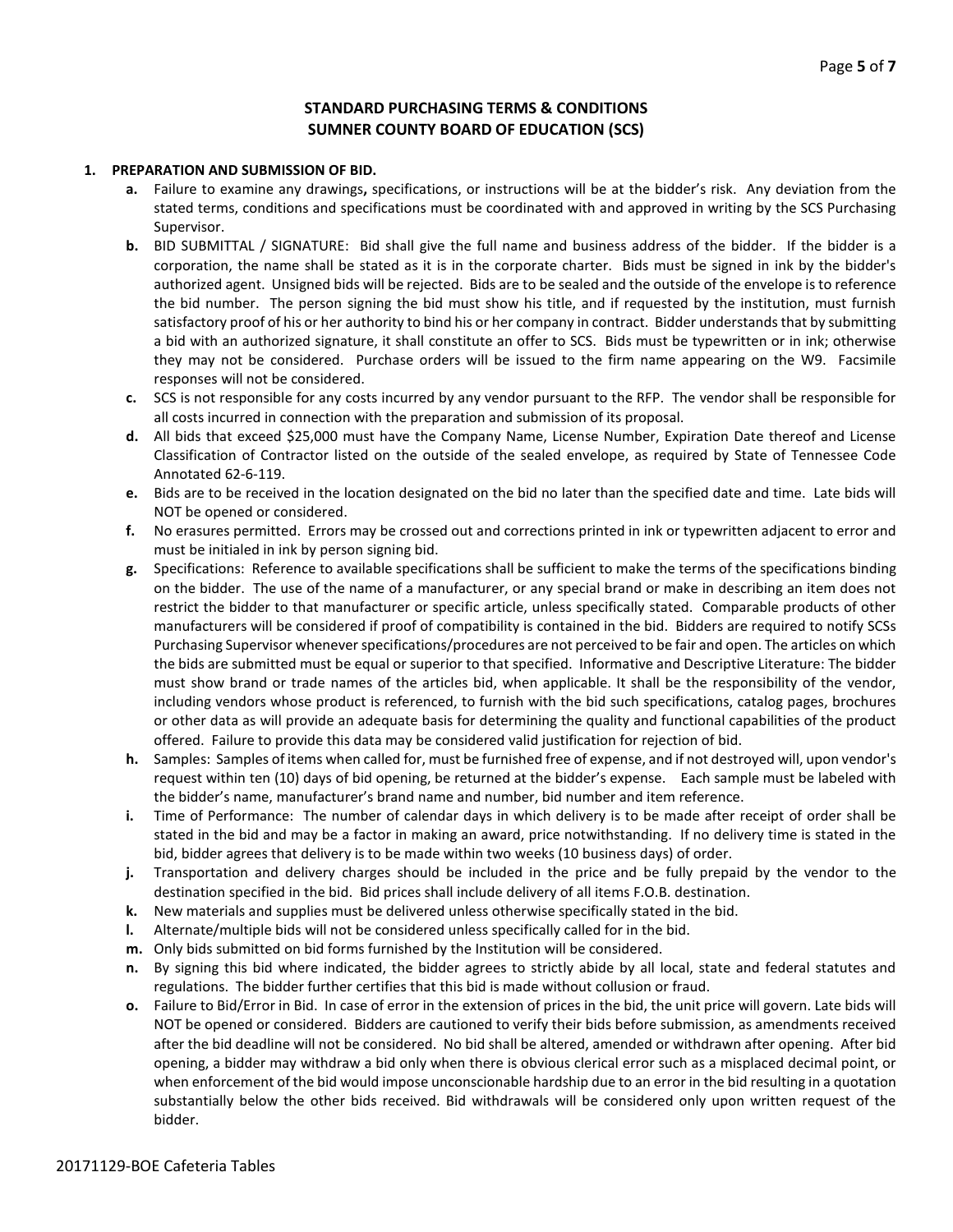- **2. OPEN RECORDS.** In order to comply with the provisions of the Tennessee Open Records Act, all bids will be publicly opened and are subject to public inspection after the award upon written request. Bidders may be present at bid opening. Summary information will be posted the SCS website, www.sumnerschools.org under the Invitation to Bid link.
- **3. ACCEPTANCE AND AWARD.** SCS reserves the right to reject any and all bids and to waive any informality in bids and, unless otherwise specified by the bidder to accept any item in the bid. Action to reject all bids shall be taken for unreasonably high prices, errors in the bid documents, cessation of need, unavailability of funds, or any other reason approved by SCS.
	- **a.** Contracts and purchases will be made with the lowest, responsive, responsible, qualified bidder. The quality of the articles to be supplied, their conformity with the specifications, their suitability to the requirements of the Institution, cash discount offered and the delivery terms will be taken into consideration.
	- **b.** Any deviation from these stated terms, specifications and conditions must be coordinated with and approved in writing by the Purchasing Supervisor.
	- **c.** Prices quoted on the response (if any) are to be considered firm and binding until the said equipment, supplies or services are in the possession of SCS.
	- **d.** SCS reserves the right to order more or less than the quantity listed in the bid.
	- **e.** If a bidder fails to state a time within which a bid must be accepted, it is understood and agreed that SCS shall have ninety (90) days to accept.
	- **f.** No purchase or contract is authorized or valid until the issuance of a SCS purchase order in accordance with SCS policy. No SCS employee is authorized to purchase equipment, supplies or services prior to the issuance of such a purchase order.
	- **g.** The contract may not be assigned without written SCS consent.
	- **h.** If the appropriate space is marked on the bid, other Institutions (such as State, Local and/or Public Agencies) may purchase off the contract during the same period as SCS.
	- **i.** The awarded bidder will be required to post a performance and payment bond in the amount of 25% of the contract price if it exceeds \$100,000 as stated by State of Tennessee Code Annotated 12-4-201.
	- **j.** If the project cost is in excess of \$25,000 a performance bond must be secured by the requesting part in an amount equal to the market improvement value.
- **4. PAYMENT**. Payment terms must be specified in the bid response, including any discounts for early payment. Partial payments will not be approved unless justification for such payment can be shown. Terms will be net 30 days. Payment will not be made until all the conditions of the RFP/RFQ are inspected and approved as meeting all specifications by persons appointed by SCS.
- **5. DEFAULT OF SELECTED VENDOR.** In case of vendor default, SCS may procure the articles or services from other sources and hold the defaulting vendor responsible for any resulting cost. If the awarded vendor violates any terms of their response, the contract, SCS policy or any law, they may be disqualified from bidding for a period of two years for minor violations or longer for major violations. Bids from disqualified bidders will not be accepted during the period of disqualification.
- **6. INSPECTION OF PURCHASES.** Articles received which are not equivalent will not be accepted and will be picked up by the vendor or returned to vendor, shipping charges collect. SCS shall have a reasonable period in which to inspect and accept or reject materials without liability. If necessity requires SCS to use nonconforming materials, an appropriate reduction in payment may be made.
- **7. TAXES.** SCS is tax exempt; do not include taxes in quotation. Vendors making improvements or additions to, or performing repair work on real property for SCS are liable for any applicable sales or use tax on tangible personal property used in connection with the contract or furnished to vendors by the state for use under the contract.
- **8. NONDISCRIMINATION.** SCS is an equal opportunity employer. SCS and bidder agree to comply with Titles VI and VII of the Civil Rights Act of 1964, Title IX of the Education Amendments of 1972, Section 504 of the Rehabilitation Act of 1973, Executive Order 11,246, the Americans with Disabilities Act of 1990 and the related regulations to each. Each party assures that it will not discriminate against any individual including, but not limited to employees or applicants for employment and/or students, because of race, religion, creed, color, sex, age, disability, veteran status or national origin. In the event that any claims should arise with regards to violations of any such local, state or federal law, statues, rule or regulations, the vendor will indemnify and hold SCS harmless for any damages, including court costs or attorney fees, which might be incurred.